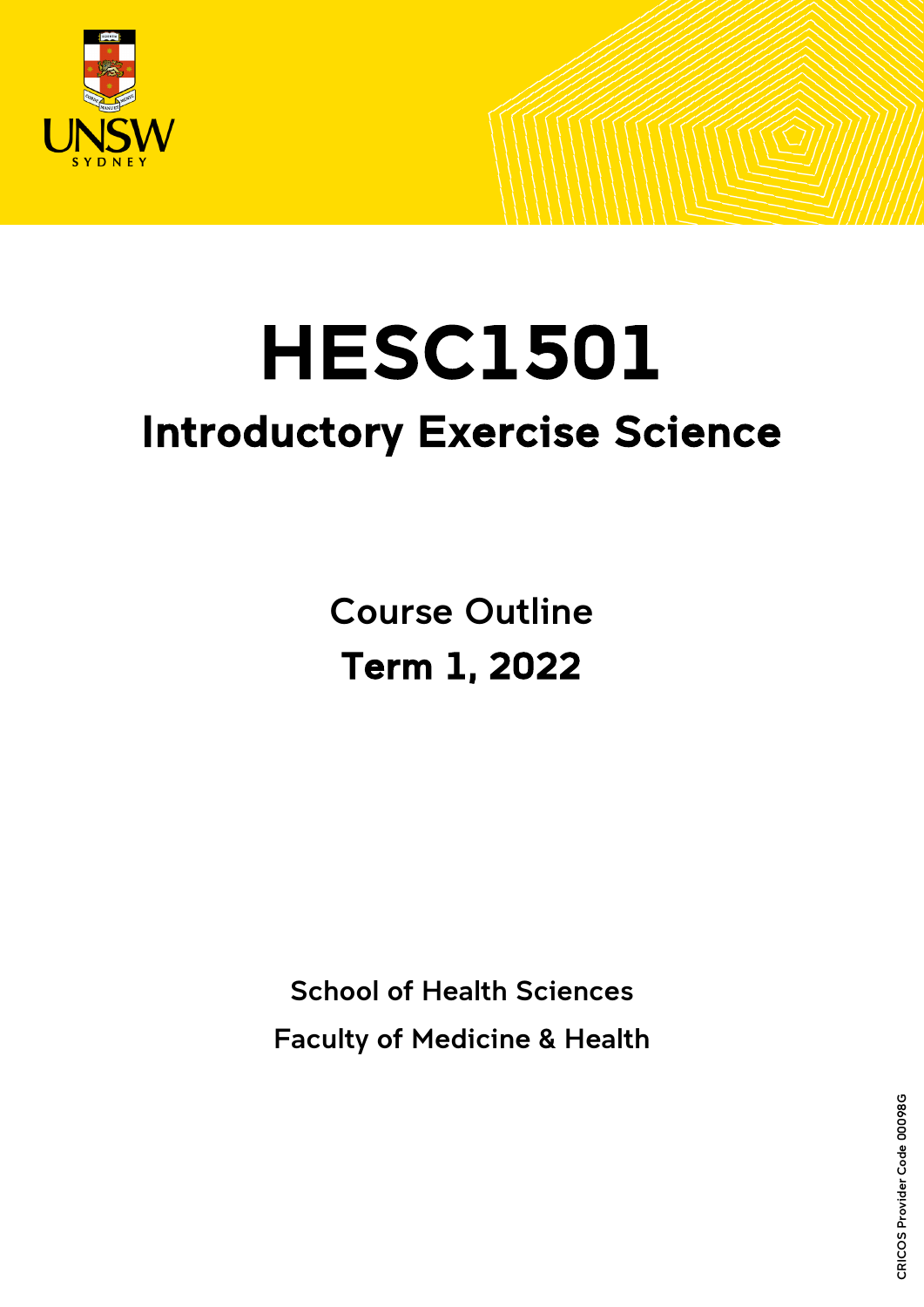# **Table of Contents**

| 1. Staff                                                                      | 3  |
|-------------------------------------------------------------------------------|----|
| 2. Course information                                                         | 3  |
| 2.1 Course summary                                                            | 4  |
| 2.2 Course aims                                                               | 4  |
| 2.3 Course learning outcomes (CLO)                                            | 4  |
| 2.4 Relationship between course and program learning outcomes and assessments | 5  |
| 3. Strategies and approaches to learning                                      | 6  |
| 3.1 Learning and teaching activities                                          | 6  |
| 3.2 Expectations of students                                                  | 7  |
| 4. Course schedule and structure                                              | 8  |
| 5. Assessment                                                                 | 9  |
| 5.1 Assessment tasks                                                          | 9  |
| 5.2 Assessment criteria and standards                                         | 10 |
| 5.3 Submission of assessment tasks                                            | 11 |
| 5.4. Feedback on assessment                                                   | 11 |
| 6. Academic integrity, referencing and plagiarism                             | 11 |
| 7. Readings and resources                                                     | 12 |
| 8. Administrative matters                                                     | 12 |
| 9. Additional support for students                                            | 12 |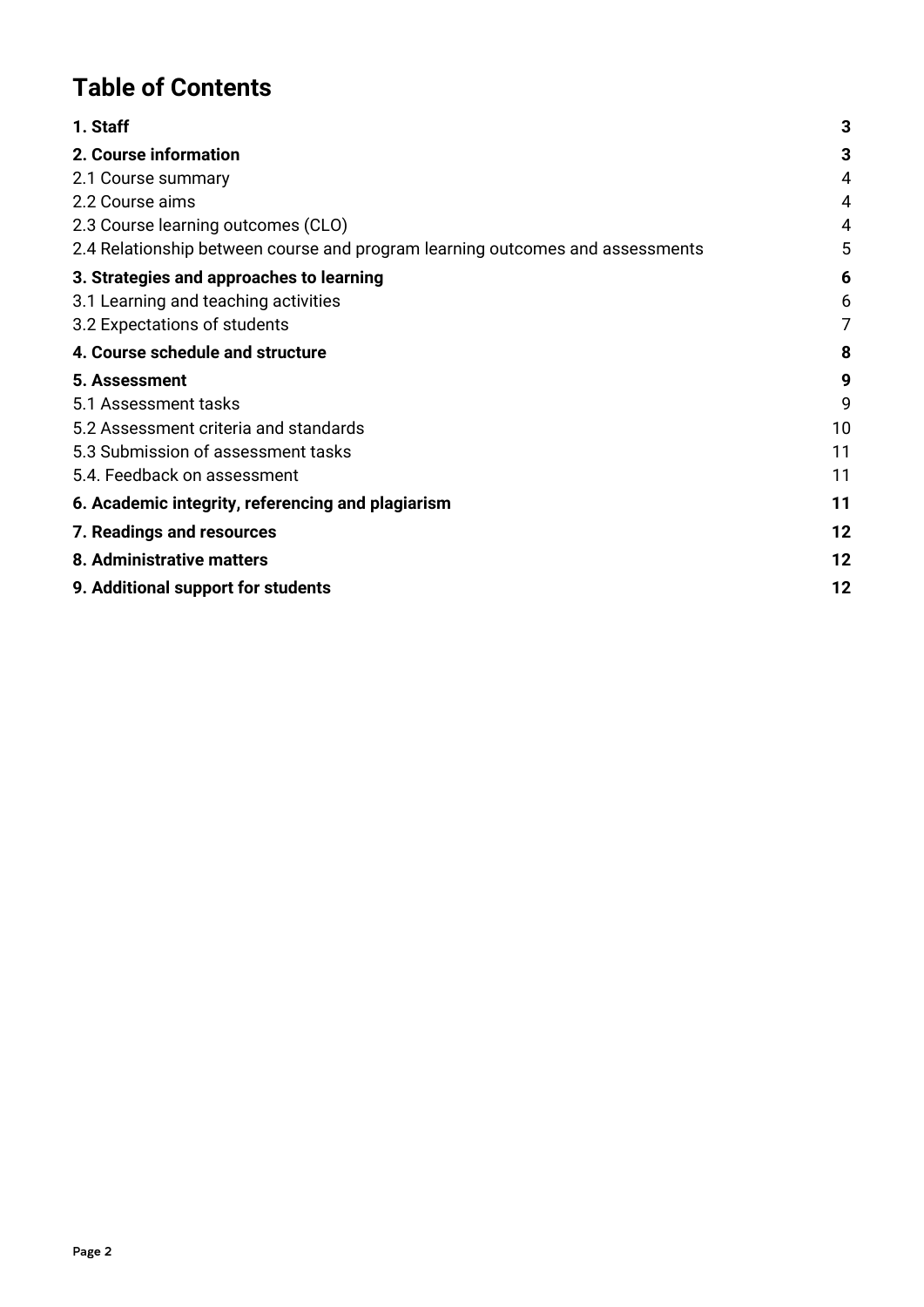# <span id="page-2-0"></span>1. Staff

| <b>Position</b> | <b>Name</b>              | <b>Email</b>               | <b>Consultation</b><br>times and<br><b>locations</b> | <b>Contact</b><br><b>Details</b> |
|-----------------|--------------------------|----------------------------|------------------------------------------------------|----------------------------------|
| Course          | Nancy van Doorn          | n.vandoorn@unsw.edu.au     | Tue, Wed, Thu                                        | Appt via                         |
| Convenor        | <b>Callum Baker</b>      | callum.baker@unw.edu.au    | Mon,                                                 | email                            |
| Lecturers       | Nancy van Doorn          | A/A                        | A/A                                                  | A/A                              |
|                 | Callum Baker             | A/A                        | A/A                                                  | A/A                              |
|                 | Guests:                  |                            |                                                      |                                  |
|                 | Amanda Burdett           | a.burdett@unsw.edu.au      | n/a                                                  |                                  |
|                 | Jessica Bellamy          | j.bellamy@unsw.edu.au      | n/a                                                  |                                  |
|                 | <b>Mitchell Gibbs</b>    | mitchell.gibbs@unsw.edu.au | n/a                                                  |                                  |
|                 | Andrew Keech             | andrew.keech@unsw.edu.au   | n/a                                                  |                                  |
|                 | <b>Rachel Ward</b>       | rachel.ward@unsw.edu.au    | n/a                                                  |                                  |
|                 | Jeanette Thom            | j.thom@unsw.edu.au         | n/a                                                  |                                  |
|                 | Kemi Wright              | kemi.wright@unsw.edu.au    | n/a                                                  |                                  |
|                 |                          |                            |                                                      |                                  |
| <b>Tutors</b>   | Chiara<br>Mastrogiovanni |                            | n/a                                                  | n/a                              |
|                 | Lauren Wheatley          |                            |                                                      |                                  |
|                 | <b>Daniel Boulton</b>    | Please direct questions to |                                                      |                                  |
|                 | Imitiaz Desai            | convenors                  |                                                      |                                  |
|                 | <b>Harrison Hansford</b> |                            |                                                      |                                  |
|                 | <b>Mitchell Gibbs</b>    |                            |                                                      |                                  |
|                 | <b>Binh Tran</b>         |                            |                                                      |                                  |
|                 | Eve Coleman              |                            |                                                      |                                  |
|                 |                          |                            |                                                      |                                  |

## <span id="page-2-1"></span>2. Course information

Units of credit: 6

Pre-requisite(s): 3871 program

Teaching times and locations:

*Please check your timetable for your class times[: http://www.timetable.unsw.edu.au](http://www.timetable.unsw.edu.au/)*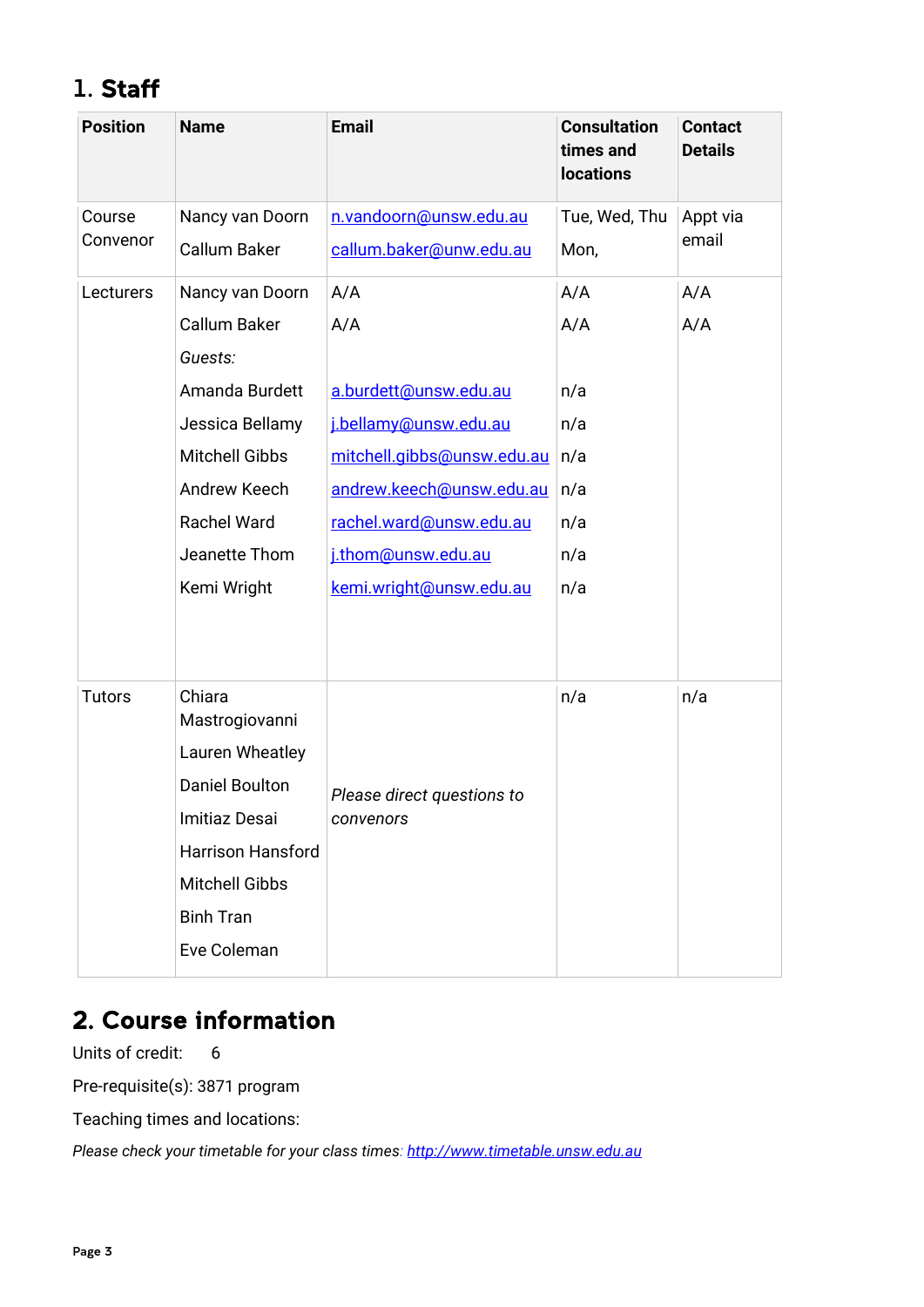*Please note Clinicals will be held in the Wallace Wurth building (Ground Floor/First Floor – Exercise Physiology teaching areas) not in 38 Botany St - Lifestyle Clinic. Please refer to our Moodle site for specific information.*

### <span id="page-3-0"></span>2.1 Course summary

HESC1501 (Introductory Exercise Science) is the first course in the *Bachelor of Exercise Physiology*. This course presents an overview of the vocational activities within the allied health profession of Exercise Physiology. The sub-disciplines of exercise science (exercise physiology, biomechanics, motor control and exercise psychology) and related biomedical sciences are introduced through examining how the body responds to physical activity. This course includes a clinical practicum experience component with final year students.

#### <span id="page-3-1"></span>2.2 Course aims

- 1. To introduce the profession of Exercise Physiology, and issues relating to professional conduct
- 2. To introduce: functional anatomy/biomechanics, motor control, exercise physiology, and exercise psychology
- 3. To encourage a basic understanding of the relationship between physical activity and health across the lifespan
- 4. To initiate learning of practical skills in exercise testing

### <span id="page-3-2"></span>2.3 Course learning outcomes (CLO)

This term is used to describe what it is that you should be able to do, explain or understand if you have learned effectively in the course. For each lecture, seminar, practical and assessment item, the expected learning outcomes will be explicitly stated. The assessment in the course will be matched as closely as possible to the stated learning outcomes - that is, the assessment will test how well you have achieved the learning outcomes of the course. The general learning outcomes for the course are as follows:

At the successful completion of this course you (the student) should be able to:

- 1. Describe the different sub-disciplines of exercise science and an appreciation of the interdisciplinary nature of exercise physiology.
- 2. Explain the role and responsibilities of exercise physiologists in the provision of health care.
- 3. Describe the processes involved in patient care, from initial patient referral through to exercise programming and delivery.
- 4. Apply basic principles of movement analysis.
- 5. Communicate effectively and concisely through written reports of scientific experiments or clinical experiences.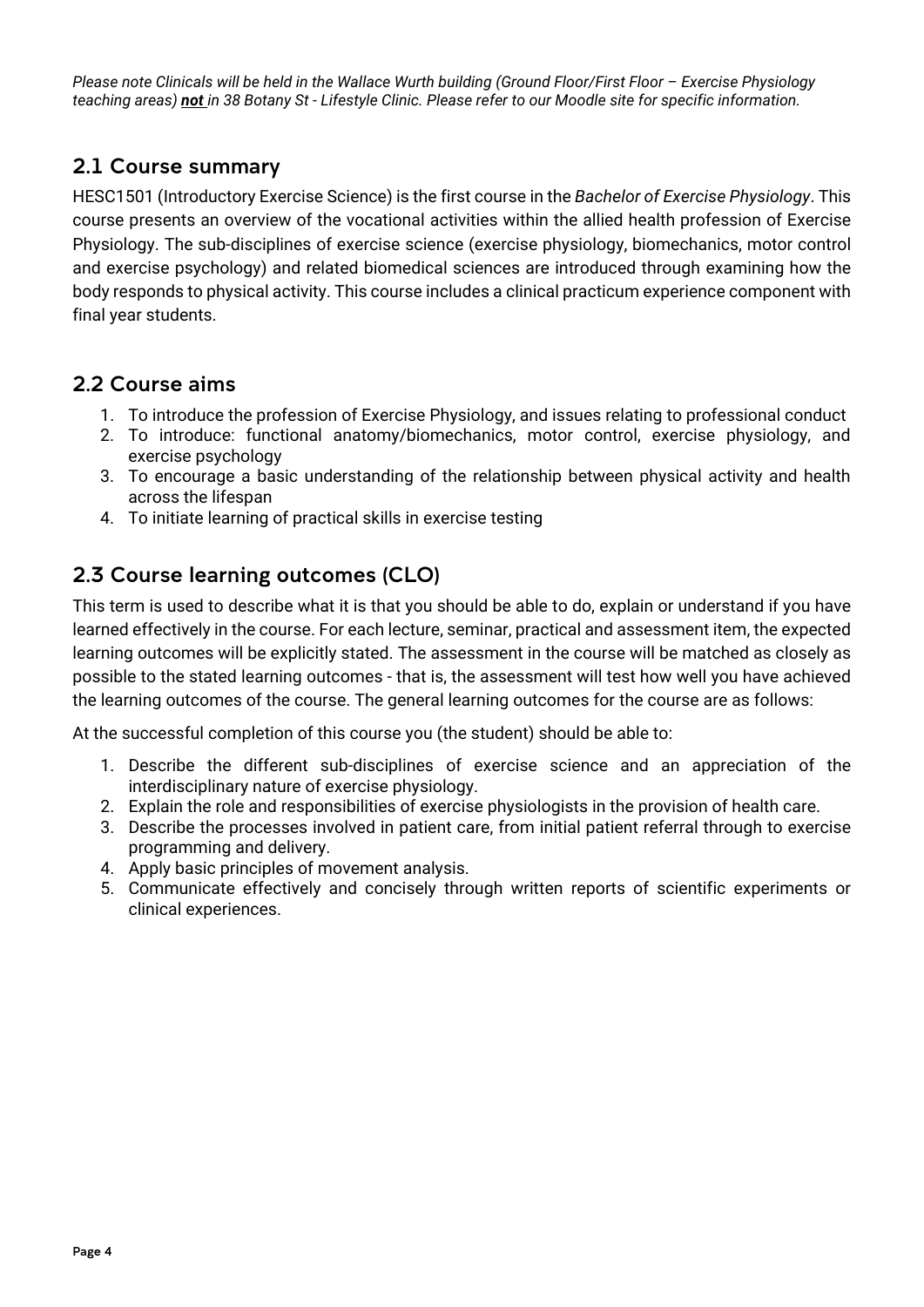## <span id="page-4-0"></span>2.4 Relationship between course and program learning outcomes and assessments

| <b>Course</b><br>Learning<br><b>Outcome</b><br>(CLO) | <b>LO Statement</b>                                                                                                                             | <b>Program Learning</b><br><b>Outcome (PLO)</b>                                                                                                                                                                                                  | <b>Related Tasks</b><br>& Assessment |
|------------------------------------------------------|-------------------------------------------------------------------------------------------------------------------------------------------------|--------------------------------------------------------------------------------------------------------------------------------------------------------------------------------------------------------------------------------------------------|--------------------------------------|
| CLO <sub>1</sub>                                     | Describe the different sub-disciplines<br>of exercise science and an<br>appreciation of the interdisciplinary<br>nature of exercise physiology. | Students will be<br>able to describe<br>the relationship<br>between physical<br>activity and health<br>and the<br>implications of this<br>relationship<br>throughout the<br>human lifespan.                                                      | Online quizzes                       |
| CLO <sub>2</sub>                                     | Explain the role and responsibilities of<br>exercise physiologists in the provision<br>of health care.                                          | Students will be<br>able to display<br>effective and<br>appropriate<br>communication<br>skills and an ability<br>to work as a<br>member and<br>leader of a team,<br>with respect for<br>diversity and a<br>high standard of<br>ethical practice. | Online quizzes                       |
| CLO <sub>3</sub>                                     | Describe the processes involved in<br>patient care, from initial patient referral<br>through to exercise programming and<br>delivery.           | Students will be<br>able to engage in<br>independent<br>learning and<br>reflective practice<br>for the betterment<br>of professional<br>clinical practice.                                                                                       | Online quizzes                       |
| CLO <sub>4</sub>                                     | Apply basic principles of movement<br>analysis                                                                                                  | Students will be<br>able to conduct a<br>broad range of<br>exercise-based<br>clinical tests and<br>deliver lifestyle                                                                                                                             | Online quizzes                       |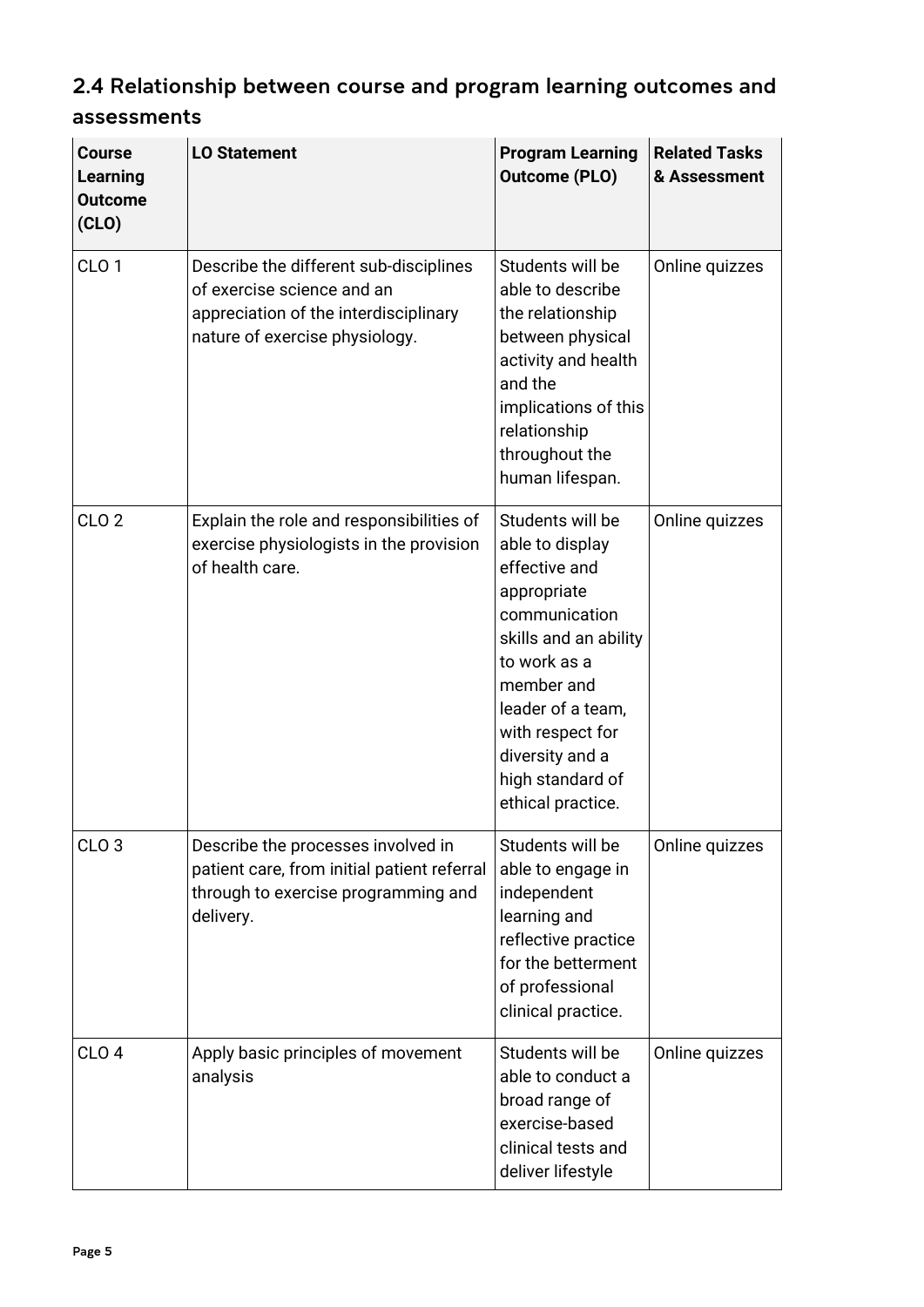|                  |                                                                                                                        | change programs<br>that use exercise<br>for the primary<br>prevention of<br>disease and the<br>management of<br>chronic disease.                    |                                                          |
|------------------|------------------------------------------------------------------------------------------------------------------------|-----------------------------------------------------------------------------------------------------------------------------------------------------|----------------------------------------------------------|
| CLO <sub>5</sub> | Communicate effectively and concisely<br>through written reports of scientific<br>experiments and clinical experiences | Students will be<br>able to apply<br>advanced<br>problem-solving<br>skills and critical<br>thinking within a<br>scientific and<br>clinical context. | Synopsis lab<br>report; Clinical<br>experience<br>report |

# <span id="page-5-0"></span>3. Strategies and approaches to learning

## <span id="page-5-1"></span>3.1 Learning and teaching activities

## **Lectures**

We will use a combination of live 1hr online lectures (via Blackboard Collaborate) and pre-recorded lectures (via iSpring). This approach is used to present relatively large amounts of information within a given time on specific topics throughout the course. PDF copies of the lecture notes will be available online (via Moodle) that correspond to each live lecture. There will be information and explanations presented in lectures in addition to those covered in the notes that you should note down if they help you to understand the material. The live online lectures will also allow some time for interaction to provide you with an opportunity to ask questions to enhance your understanding and to clarify or reinforce the ideas that have been presented. Live sessions will be recorded and can be viewed at any time. Pre-recorded lectures will include lecture slides and overlayed audio from the lecturer covering a topic. Formative quizzes will be included to reinforce learning. Pre-recorded lectures should viewed during their allocated week shown on Moodle.

### **Seminars**

There are 3 online seminars (each 1hr). The first is simply a welcome and introduction to overview the course and get to know the cohort. The second covers clinical and research skills, and the third is a Q&A panel session. The Q&A session provides the opportunity to ask questions of practicing AEPs and recent graduates. This is valuable in the early part of the program to help you confirm your interest in the field, to improve your understanding of progression through the program and to seek clarification about any areas of concern. The Q&A will be highly interactive and you are advised to come prepared with questions in mind. For example, you might like to ask questions about student experiences in the program, including such things as points of interest and tips for different stages in the program. You may also be interested to ask practicing AEPs about aspects of their professional work. Laboratories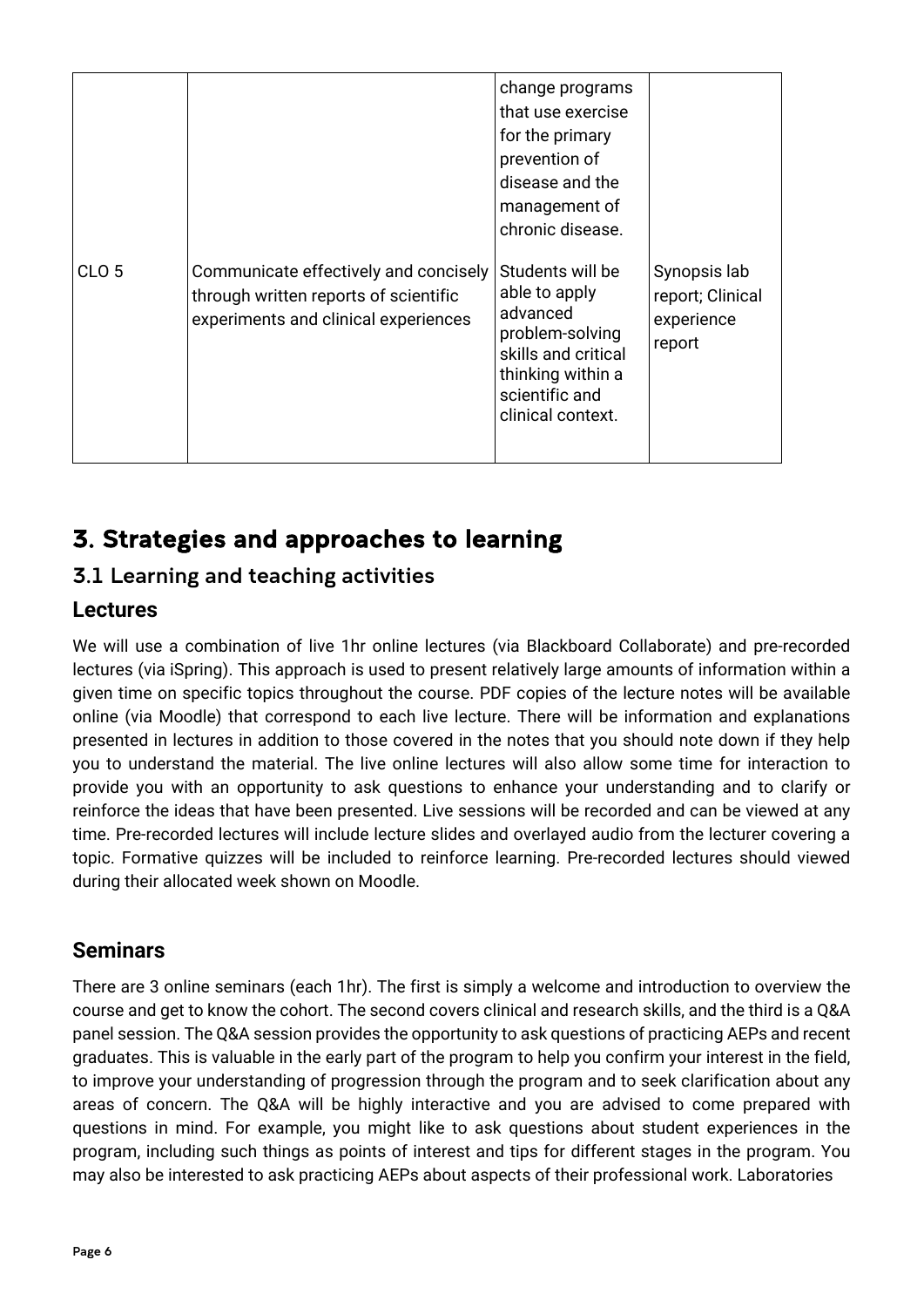There are 6 lab sessions (each 2 hrs). The labs are designed to help you to develop technical skills that will be relevant in your professional career. It is essential that you obtain some hands-on experience with the major clinical and/or research techniques in exercise testing before you begin your clinical practicum. These skills will be rehearsed and developed further during subsequent courses in the program. The second purpose is to use experiments to demonstrate and reinforce key theoretical concepts that have been covered in lectures. The questions contained in the practical outlines will guide your learning in this respect.

#### **Clinicals**

There are 3 clinical sessions (each 2 hrs). Clinical sessions are conducted under the guidance of an Accredited Exercise Physiologist (AEP) tutor. The sessions provide early exposure to a clinical environment and the role of an exercise physiologist in practice. This format provides a more informal learning environment than a lecture. Sessions will be structured to encourage your participation in activities and discussions designed to enhance your learning, in particular case studies to simulate working with clients. In clinicals, it is imperative that you adhere to the student Code of Conduct and be mindful of your professional responsibilities. Note: the hours of attendance at the clinicals will contribute towards your accreditation as an Exercise Physiologist, gained on completion of the degree in accordance with the governing body - Exercise & Sport Science Australia (ESSA) - guidelines.

#### **Independent study**

There is insufficient time in the lectures, labs, seminars and clinicals for you to develop a deep understanding of the concepts covered in this course. To achieve the learning outcomes that will be assessed, you will need to revise the material presented in the course regularly. You may also wish to do additional reading beyond the lecture materials to learn effectively. Relevant additional resources, including textbook chapters, will be cited in the relevant lectures.

### <span id="page-6-0"></span>3.2 Expectations of students

Students are reminded that UNSW recommends that a 6 units-of-credit course should involve about 150 hours of study and learning activities. The formal learning activities total approximately 50 hours throughout the term and students are expected (and strongly recommended) to do at least the same number of hours of additional study.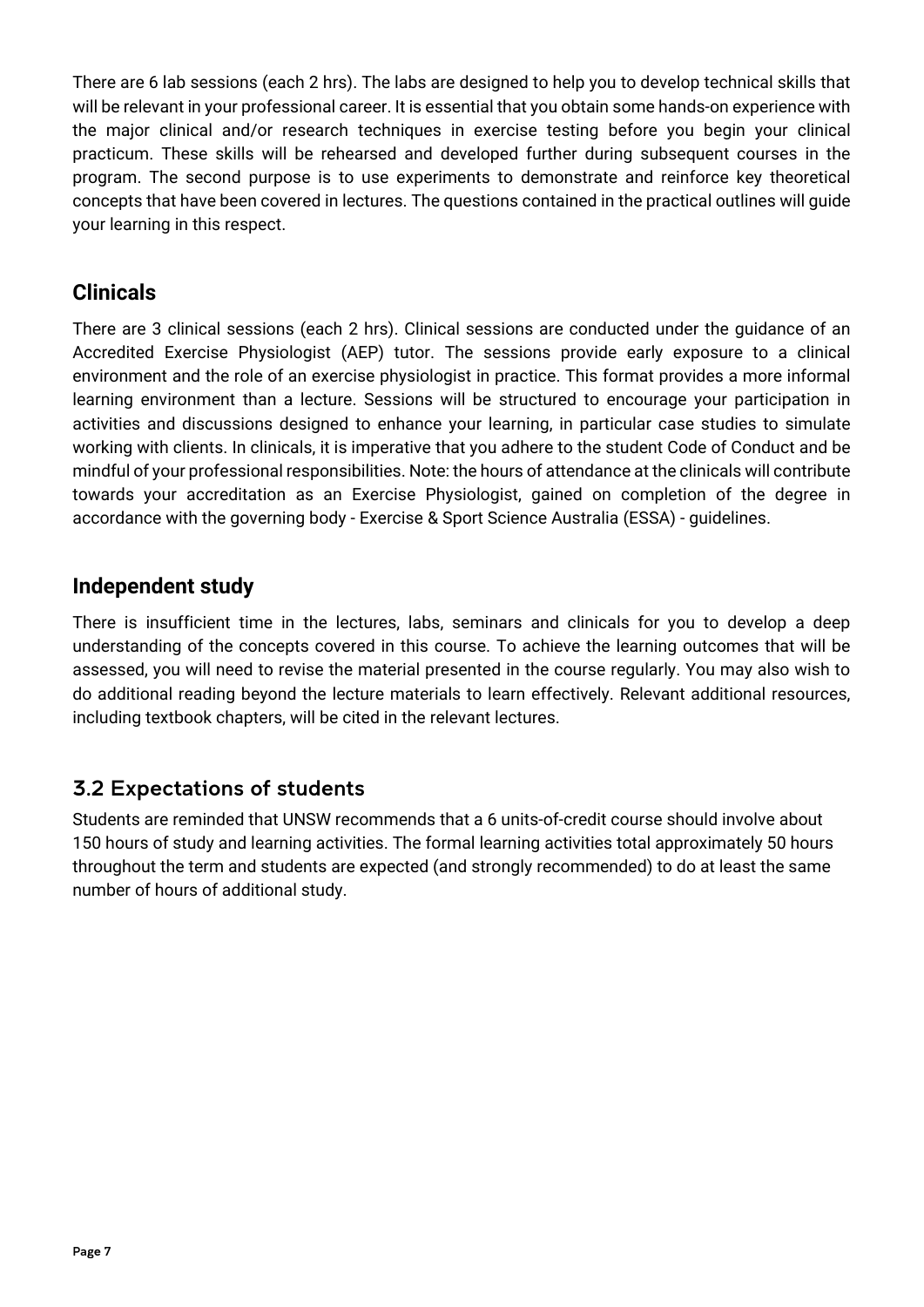## <span id="page-7-0"></span>4. Course schedule and structure

This course consists of 45 hours of class contact hours. You are expected to take an additional 5-10 hours/week of non-class contact hours to complete assessments, readings and exam preparation. You may wish to refer to the Course Schedule located on Moodle for more detailed breakdown of the course structure.

| <b>Week</b><br>[Date/Session] | <b>Topic [Module]</b>                                                                  | <b>Activity [Learning opportunity]</b>                                                  | <b>Related</b><br><b>CLO</b>         |
|-------------------------------|----------------------------------------------------------------------------------------|-----------------------------------------------------------------------------------------|--------------------------------------|
| Week 1                        | Being an AEP                                                                           | <b>Welcome Seminar</b>                                                                  | CLO <sub>2</sub>                     |
| Week 2                        | Human movement -<br>Anatomical basis                                                   | <b>Clinical &amp; Research Skills Seminar</b>                                           | CLO <sub>1</sub><br>CLO <sub>4</sub> |
| Week 3                        | Human movement -<br><b>Mechanical basis</b>                                            | Lab $1 -$ Measuring and assessing<br>movement                                           | CLO <sub>4</sub>                     |
| Week 4                        | Human movement -<br>Motor learning                                                     | Lab $2$ – Reaction time and motor<br>learning<br>Clinical 1 (Groups 1-9)                | CLO <sub>2</sub><br>CLO <sub>4</sub> |
| Week 5                        | <b>Exercise Physiology -</b><br>Cardiovascular                                         | AEP Panel Q&A Seminar<br>Lab $3$ – Intro exercise training<br>Clinical 1 (Groups 10-18) | CLO <sub>2</sub><br>CLO <sub>3</sub> |
| Week 7                        | <b>Exercise Physiology -</b><br>Cardiovascular                                         | Lab 4 - Measuring blood pressure<br>Clinical 2 (Groups 1-9)                             | CLO <sub>2</sub><br>CLO <sub>3</sub> |
| Week 8                        | Exercise across the<br>lifespan:<br>Exercise for older adults<br>Exercise in childhood | Lab 5 - Measuring cardiovascular<br>response to exercise<br>Clinical 2 (Groups 10-18)   | CL <sub>O1</sub><br>CLO <sub>2</sub> |
| Week 9                        | Psychology and exercise                                                                | Clinical 3 (Groups 1-9)                                                                 | CLO <sub>2</sub><br>CLO <sub>3</sub> |
| Week 10                       | <b>Clinical skills</b>                                                                 | Lab $6$ – Client interactions<br>Clinical 3 (Groups 10-18)                              | CLO <sub>5</sub>                     |

Exam Period: 29 April – 12 May Supplementary Exam Period: 23 May – 27 May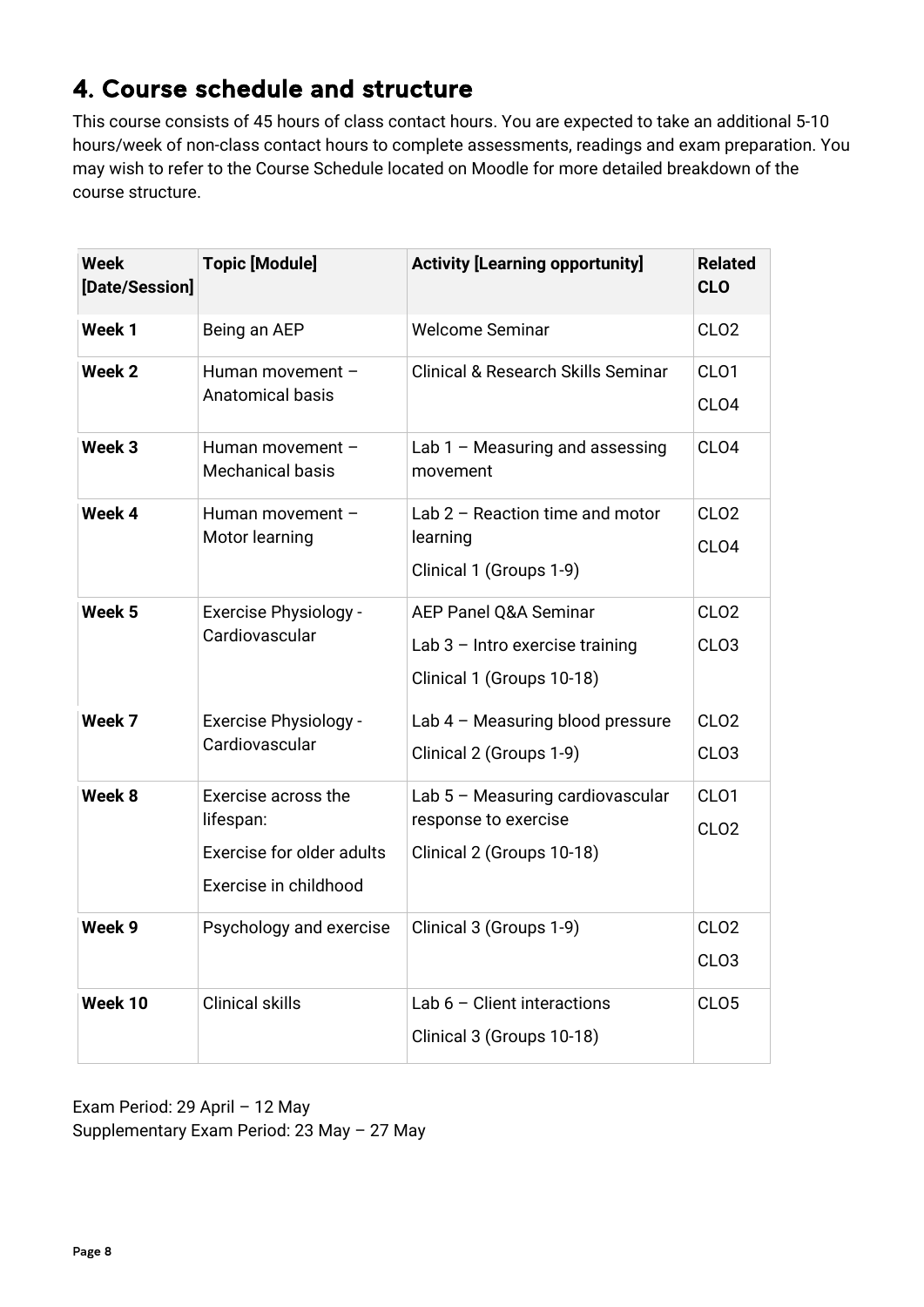# <span id="page-8-0"></span>5. Assessment

#### <span id="page-8-1"></span>5.1 Assessment tasks

| <b>Assessment task</b>                             | Length             | Weight           | <b>Mark</b> | Due date and time                                                                                                                                                                                       |
|----------------------------------------------------|--------------------|------------------|-------------|---------------------------------------------------------------------------------------------------------------------------------------------------------------------------------------------------------|
| <b>Assessment 1:</b><br>Online quizzes 1-5         | <b>10 MCQ</b>      | 10% (2%<br>each) | 10          | Quiz 1 - Week 3 (Fri 4 Mar, 11:59pm)<br>Quiz 2 - Week 5 (Fri 18 Mar, 11:59pm)<br>Quiz 3 - Week 7 (Fri 1 Apr, 11:59PM)<br>Quiz 4 - Week 8 (Fri 8 Apr, 11:59pm)<br>Quiz 5 - Week 10 (Fri 22 Apr, 11:59pm) |
| <b>Assessment 2:</b><br>Synopsis report            | 450 words          | 15%              | 15          | Week 7 Thu 31 <sup>st</sup> March<br>11:59 <sub>pm</sub>                                                                                                                                                |
| <b>Assessment 3:</b><br>Clinical experience report | 1000-1500<br>words | 25%              | 25          | Week 9 Thu 14th Apr<br>$11:59$ pm                                                                                                                                                                       |
| <b>Assessment 4:</b><br>Final Exam                 | 2hrs               | 50%              | 100         | Exam period<br>29 April - 12 May                                                                                                                                                                        |

#### **Further information**

UNSW grading system:<https://student.unsw.edu.au/grades>

UNSW assessment policy:<https://student.unsw.edu.au/assessment>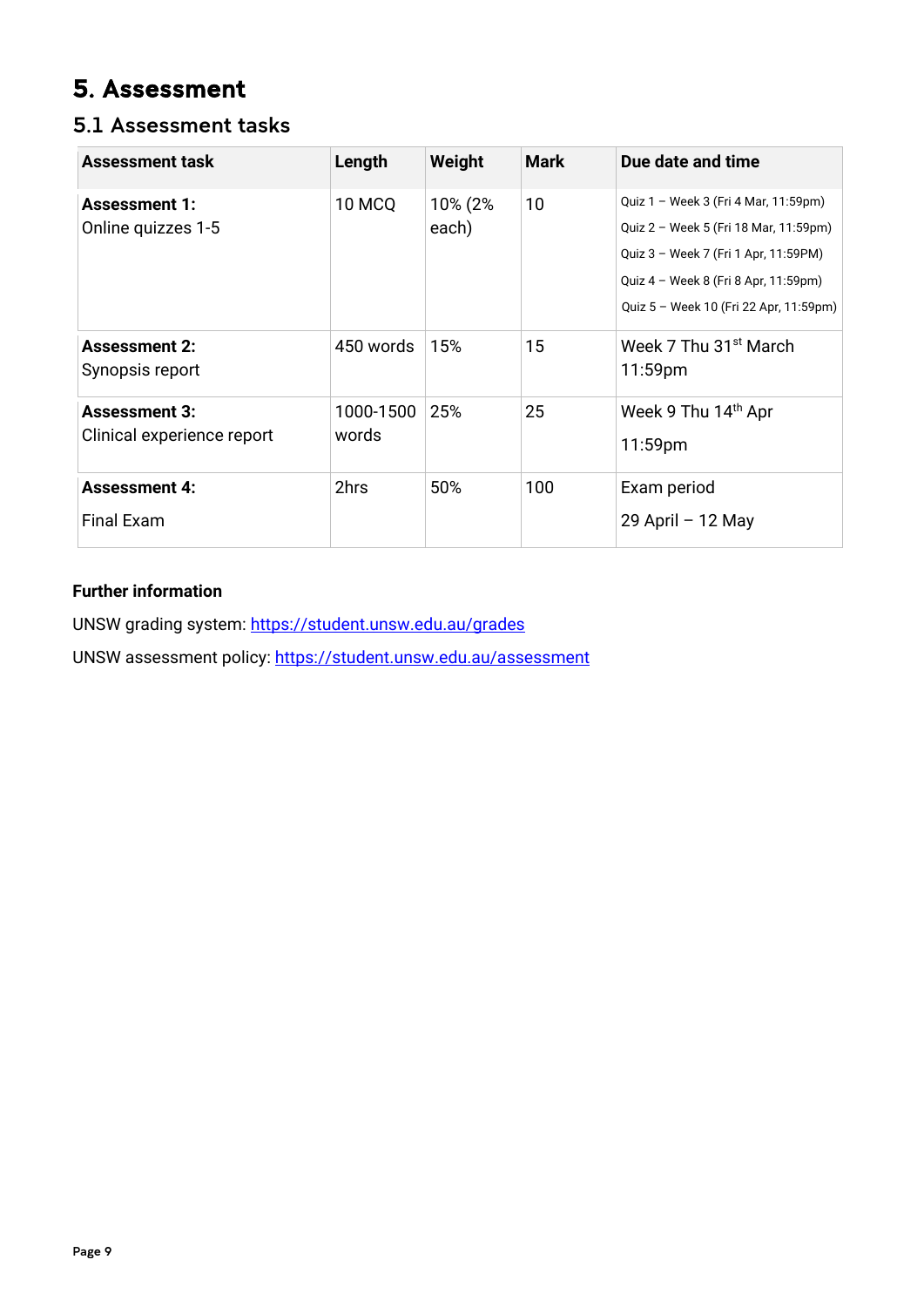## <span id="page-9-0"></span>5.2 Assessment criteria and standards

Marking criteria is shown below in the Rubric for each of the written assessment tasks:

#### 1. Synopsis Report (15%)

#### Table 1: Marking criteria for Synopsis Lab Report (15%)

| <b>Assignment Marking Criteria</b>                                                                                                                                                                                                                                                                                                                                                           | <b>Absent</b>                                                    | <b>Developing</b>                                                                                                                                                                  | <b>Competent</b>                                                                                                                                                               | Good                                                                                                                                                                                          | <b>Advanced</b>                                                                                                                                                                                         |
|----------------------------------------------------------------------------------------------------------------------------------------------------------------------------------------------------------------------------------------------------------------------------------------------------------------------------------------------------------------------------------------------|------------------------------------------------------------------|------------------------------------------------------------------------------------------------------------------------------------------------------------------------------------|--------------------------------------------------------------------------------------------------------------------------------------------------------------------------------|-----------------------------------------------------------------------------------------------------------------------------------------------------------------------------------------------|---------------------------------------------------------------------------------------------------------------------------------------------------------------------------------------------------------|
|                                                                                                                                                                                                                                                                                                                                                                                              | 0%                                                               | 25%                                                                                                                                                                                | 50%                                                                                                                                                                            | 75%                                                                                                                                                                                           | 100%                                                                                                                                                                                                    |
| (8 marks)<br><b>Content</b><br><b>Introduction</b><br>• Outline the key concepts being studied and<br>state the study aim.<br><b>Method</b><br>• Outline the lab procedures (paraphrasing the<br>lab notes).<br><b>Results</b><br>• Summarise the key data.<br><b>Discussion</b><br>• State key findings.<br>• Final concluding statement summarising the<br>study and the major finding(s). | Unable to<br>provide an<br>overview of the<br>lab<br>experiment. | Inadequate or<br>incomplete overview of<br>the lab experiment,<br>with some key<br>information missing.                                                                            | Adequate overview of<br>the lab experiment, with<br>key information outlined.                                                                                                  | Good overview of the<br>lab experiment, with key<br>information outlined and<br>some attempt at critical<br>thought.                                                                          | Comprehensive<br>overview of the lab<br>experiment, with key<br>information outlined and<br>includes excellent<br>critical thought.                                                                     |
| Writing quality and presentation (5 marks)<br>• Writing fluency and style (clear, concise and<br>focused).<br>• Language (spelling / grammar / punctuation)<br>• Adherence to the prescribed format.                                                                                                                                                                                         | Unable to<br>provide<br>intelligible<br>writing.                 | Inadequate overall<br>writing quality, overall<br>presentation, or<br>attention-to-detail.<br>Inadequate clarity of<br>writing. Frequent<br>language errors.<br>Formatting errors. | Adequate overall writing<br>quality, overall<br>presentation and<br>attention-to-detail.<br>Clearly written. Minor<br>language errors.<br>Adheres to the<br>prescribed format. | Good overall writing<br>quality, overall<br>presentation and<br>attention-to-detail. Clear<br>and concise writing. Nil<br>or minimal language<br>errors. Adheres to the<br>prescribed format. | Advanced-level overall<br>writing quality, overall<br>presentation and<br>attention-to-detail.<br>Clear, concise and<br>focused writing. No<br>language errors.<br>Adheres to the<br>prescribed format. |
| <b>Referencing</b><br>(2 marks)<br>• Relevance of the article to the lab experiment.<br>• Appropriate Reference section and referencing<br>of statement in the body of the report.                                                                                                                                                                                                           | No article<br>referenced.                                        | Referenced article has<br>only vague relevance<br>to the lab experiment.<br>Inadequate<br>referencing, either<br>within text or in the<br>Reference section.                       | Referenced article has<br>some relevance to the<br>lab experiment.<br>Appropriate referencing<br>within text and in the<br>Reference section, or<br>with only a minor error.   | Referenced article has<br>reasonable relevance to<br>the lab experiment.<br>Appropriate referencing<br>within text and in the<br>Reference section.                                           | Referenced article has<br>clear, specified<br>relevance to the lab<br>experiment. Completely<br>appropriate and correct<br>referencing, both within<br>text and in Reference<br>section.                |

#### 2. Clinical Experience Report (25%)

|                       | <b>Assignment Marking</b><br><b>Criteria</b>                                                                                                                                   | Weight | <b>Absent</b>                                                       | <b>Developing</b>                                                                                                                                                                              | <b>Competent</b>                                                                                                                                                                                                                              | Good                                                                                                                                                                                                                     | <b>Advanced</b>                                                                                                                                                                                                          |
|-----------------------|--------------------------------------------------------------------------------------------------------------------------------------------------------------------------------|--------|---------------------------------------------------------------------|------------------------------------------------------------------------------------------------------------------------------------------------------------------------------------------------|-----------------------------------------------------------------------------------------------------------------------------------------------------------------------------------------------------------------------------------------------|--------------------------------------------------------------------------------------------------------------------------------------------------------------------------------------------------------------------------|--------------------------------------------------------------------------------------------------------------------------------------------------------------------------------------------------------------------------|
|                       | <b>Initial Assessment</b><br>А.<br>Validity                                                                                                                                    | 20%    | Unable to provide<br>answers.                                       | Incorrect answers.<br>Inadequate detail, with                                                                                                                                                  | Mostly accurate answers,<br>with key information                                                                                                                                                                                              | Accurate answers, Good<br>detail, with key                                                                                                                                                                               | Accurate answers.<br>Comprehensive & concise                                                                                                                                                                             |
| (75%)                 | <b>B.</b> Initial Assessment                                                                                                                                                   | 20%    |                                                                     | some key information<br>missing.                                                                                                                                                               | outlined.                                                                                                                                                                                                                                     | information outlined.                                                                                                                                                                                                    | detail, with key information<br>outlined.                                                                                                                                                                                |
| Part <sup>:</sup>     | C. Re-assessment                                                                                                                                                               | 20%    |                                                                     |                                                                                                                                                                                                |                                                                                                                                                                                                                                               |                                                                                                                                                                                                                          |                                                                                                                                                                                                                          |
|                       | <b>D.</b> Alternative Exercise<br>Assessment                                                                                                                                   | 15%    |                                                                     |                                                                                                                                                                                                |                                                                                                                                                                                                                                               |                                                                                                                                                                                                                          |                                                                                                                                                                                                                          |
| Part 2 (15%)          | Reflection on shadowing<br>experience                                                                                                                                          | 15%    | Unable to provide<br>response.                                      | Inadequate response,<br>incomplete reporting of<br>effective demonstration.<br>explanation, monitoring<br>and communication<br>techniques. Key<br>information missing, no<br>insight provided. | Adequate response, basic<br>attempt at evaluation of<br>effective demonstration.<br>explanation, monitoring<br>and communication<br>techniques with minor<br>error. Basic links between<br>shadowing experience<br>and general future skills. | Good response, some<br>attempt at evaluation of<br>effective demonstration,<br>explanation, monitoring<br>and communication<br>techniques. Some links<br>between shadowing<br>experience with specific<br>future skills. | Clear, concise response,<br>comprehensive evaluation<br>of effective demonstration.<br>explanation, monitoring<br>and communication<br>techniques. Clearly links<br>shadowing experience with<br>specific future skills. |
| Overall quality (10%) | Quality of the writing and<br>presentation (spelling/<br>grammar; fluency and<br>style: adherence to<br>prescribed format:<br>appropriate referencing<br>using Harvard format) | 10%    | Unable to provide<br>intelligible writing.<br>inappropriate length. | Poorly written. Frequent<br>spelling or grammatical<br>errors.<br>Not adhering to the<br>prescribed format.                                                                                    | Adequately written. Minor<br>errors in written<br>expression. Adheres to<br>the prescribed format.                                                                                                                                            | Good overall writing<br>quality. Clear and concise<br>writing. Nil or minimal<br>language errors. Adheres<br>to the prescribed format.                                                                                   | Clear, fluent and concise<br>writing. No errors in written<br>expression. Adheres to the<br>prescribed format.                                                                                                           |
|                       | <b>TOTAL</b>                                                                                                                                                                   | 100%   |                                                                     |                                                                                                                                                                                                |                                                                                                                                                                                                                                               |                                                                                                                                                                                                                          |                                                                                                                                                                                                                          |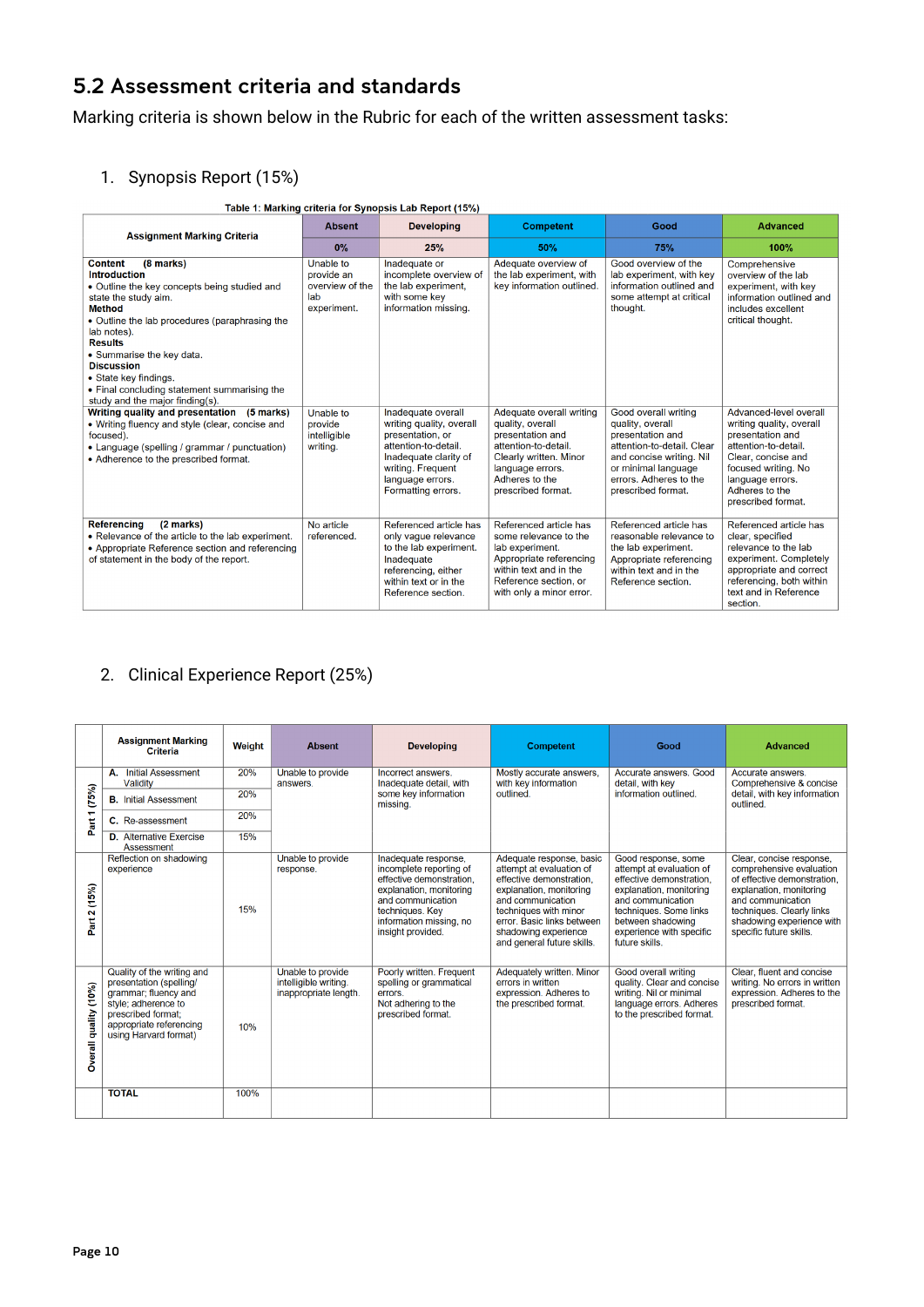### <span id="page-10-0"></span>5.3 Submission of assessment tasks

#### **Late Submission**

Late submissions will be penalised at 5% per day capped at five days (120hrs). Students will not be permitted to submit their assessment after this date.

#### **Special Consideration**

If you experience a short-term event beyond your control (exceptional circumstances) that impacts your performance in a particular assessment task, you can apply for Special Considerations.

You must apply for Special Consideration **before** the start of your exam or due date for your assessment, except where your circumstances of illness or misadventure stop you from doing so.

If your circumstances stop you from applying before your exam or assessment due date, you must **apply within 3 working days** of the assessment, or the period covered by your supporting documentation.

More information can be found on the [Special Consideration website.](https://www.student.unsw.edu.au/special-consideration)

#### <span id="page-10-1"></span>5.4. Feedback on assessment

For the online quizzes, students will receive their mark once the quiz has closed. If students wish to know what questions they lost marks for, they must contact the course convenors.

For synopsis report and clinical experience report, feedback will be provided via Turnitin. If students has any concern regarding the feedback, they can contact the convenor directly.

## <span id="page-10-2"></span>6. Academic integrity, referencing and plagiarism

**Referencing** is a way of acknowledging the sources of information that you use to research your assignments. You need to provide a reference whenever you draw on someone else's words, ideas or research. Not referencing other people's work can constitute plagiarism. Please use Vancouver or APA referencing style for this course.

Further information about referencing styles can be located at <https://student.unsw.edu.au/referencing>

*Academic integrity is fundamental to success at university. Academic integrity can be defined as a commitment to six fundamental values in academic pursuits: honesty, trust, fairness, respect, responsibility and courage.*[1](#page-10-3) *At UNSW, this means that your work must be your own, and others' ideas should be appropriately acknowledged. If you don't follow these rules, plagiarism may be detected in your work.* 

*Further information about academic integrity and plagiarism can be located at:*

- *The Current Students site* <https://student.unsw.edu.au/plagiarism>*, and*
- *The ELISE training site* <http://subjectguides.library.unsw.edu.au/elise/presenting>

*The Conduct and Integrity Unit provides further resources to assist you to understand your conduct obligations as a student:* <https://student.unsw.edu.au/conduct>*.*

<span id="page-10-3"></span><sup>1</sup> International Center for Academic Integrity, 'The Fundamental Values of Academic Integrity', T. Fishman (ed), Clemson University, 2013.